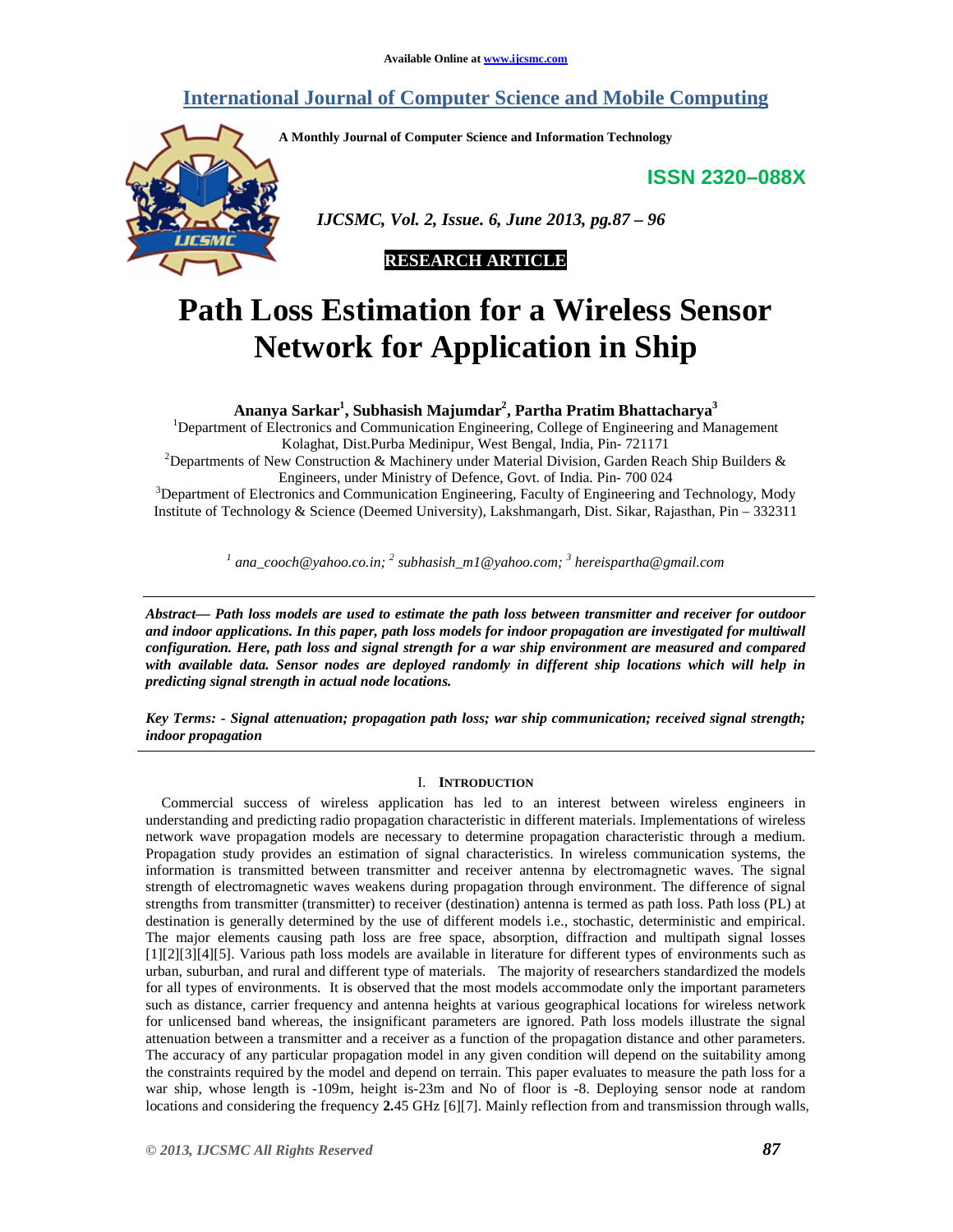partitions, windows, floors, and ceilings are used to predict propagation within buildings. Wave guiding in corridor or in hallways are more difficult to model and thus are usually not considered. Although diffraction effects have been sometime identified (diffraction at edges from walls or windows is usually not taken into account due to the difficulties related to the requirement on the input database and due to the resulting large computation time.We observe that the model COST231 is most suitable for this application. The COST 231project has focused on the types, resolution and accuracy of digital terrain data bases required for propagation modeling. The information includes terrain height information, land usage data, building shape and height information and building surface characteristics. Furthermore investigations have been stressed on proper processing techniques to extract the relevant information in a time-efficient manner.This model of propagation within buildings incorporates a linear component of loss, proportional to the number of walls penetrated, plus a more complex term which depends on the number of floors penetrated, producing a loss which increases more slowly as additional floors after the first are added. Suitable for determining the path loss in all three environments namely rural, suburban and urban. All of the study used to measure path loss signals with distance mostly for outdoor propagation applications but for indoor propagation COST-231 model is quite popularly used in order to minimize the path loss and to have very good received signal strength without attenuation of transmitted power so much. Taking transmitting power as 34.77 dBm and obtained result for up to 60 meter is shown in graph and our aim is to get received signal strength up to 109 m considering other parameters so that the signal can well effectively transmitted to the user. *Cost – 231 Model* is the PCS extension to the Hata model which is developed by the European cooperative for scientific and technical research (EURO-COST) and extended Hata model up to 2 GHz. It is mostly used for determining the path loss in mobile wireless system in frequency range from 500 MHz to 2000 MHz, its simplicity and presence of correction factors have been used for path loss prediction. COST-231 is used for frequency ranges from 1500-2000 MHz It incorporates the signal strength prediction up to 20km from transmitter to receiver with the transmitter antenna height of 30 m to 200m and receiver antenna height of 1m to 10m [8]. It is used to predict signal strength in all environments [9]. COST-231 WI model has separate equations both for line sight and non-line of sight communications regarding path loss estimation. Different parameters are used to indicate free space loss, roof top to street diffraction and the multi-screen diffraction. It is more appropriate in rural environments when the communication is line of sight [10]. Non line of sight equation is used in suburban and urban environments.

#### II. **APPLICATION OF WIRELESS SENSOR NETWORK IN SHIP**

Ships constitute an important part of modern systems widely used in armed conflicts and commercial purposes such as fishing and transporting passengers and cargos. Ships manufacturers and navy companies aim to use automation on board ships as much as possible in order to improve security and reduce the number of crew members. Modern ships are equipped with automatic monitoring systems which control and ensure the safety and accuracy of the whole ship operation. Current shipboard monitoring systems use extensive lengths of cables to connect several thousands of sensors to central control units. Tens of kilometers of cables may be installed on board a ferry‐boat, increasing its cost, weight and architecture complexity. In addition to the high cost of wires installation during ships construction, ship represent a complex and harsh environment in which extensive lengths of wires are vulnerable to detriments such as heat, moisture and toxic agents. Hence, using wireless communication between sensors and control units on board ships presents several advantages over wired solution. Radio waves travel through space, i.e. the additional cost, weight and complexity produced by the routing of cables through the structure of a ship, are eliminated. Moreover, wireless systems are easily and inexpensively reconfigured. Therefore, using the WSN technology for shipboard monitoring systems can be a cost-effective and survivable solution. Wireless sensor nodes are capable to form a large scale (up to thousands), self-organizing and self-configurable ad hoc network with low cost and low power consumption devices.

#### III. **ESTIMATION OF SIGNAL STRENGTH & NODE DEPLOYMENT**

The multi-wall model gives the path loss as the free space loss added with losses introduced by the walls and floors penetrated by the direct path between the transmitter and the receiver. It has been observed that the total floor loss is a non-linear unction of the number of penetrated floors. This characteristic is taken into account by introducing an empirical factor b*.* The multi-wall model (MWM) can then be expressed in form [10]

$$
L = L_{FS} + L_c + \sum_{i=1}^{r} K_{wi} L_{wi} + K_f^{\frac{K_f+2}{K_f+1} - 2j} L_f
$$
 ......(1)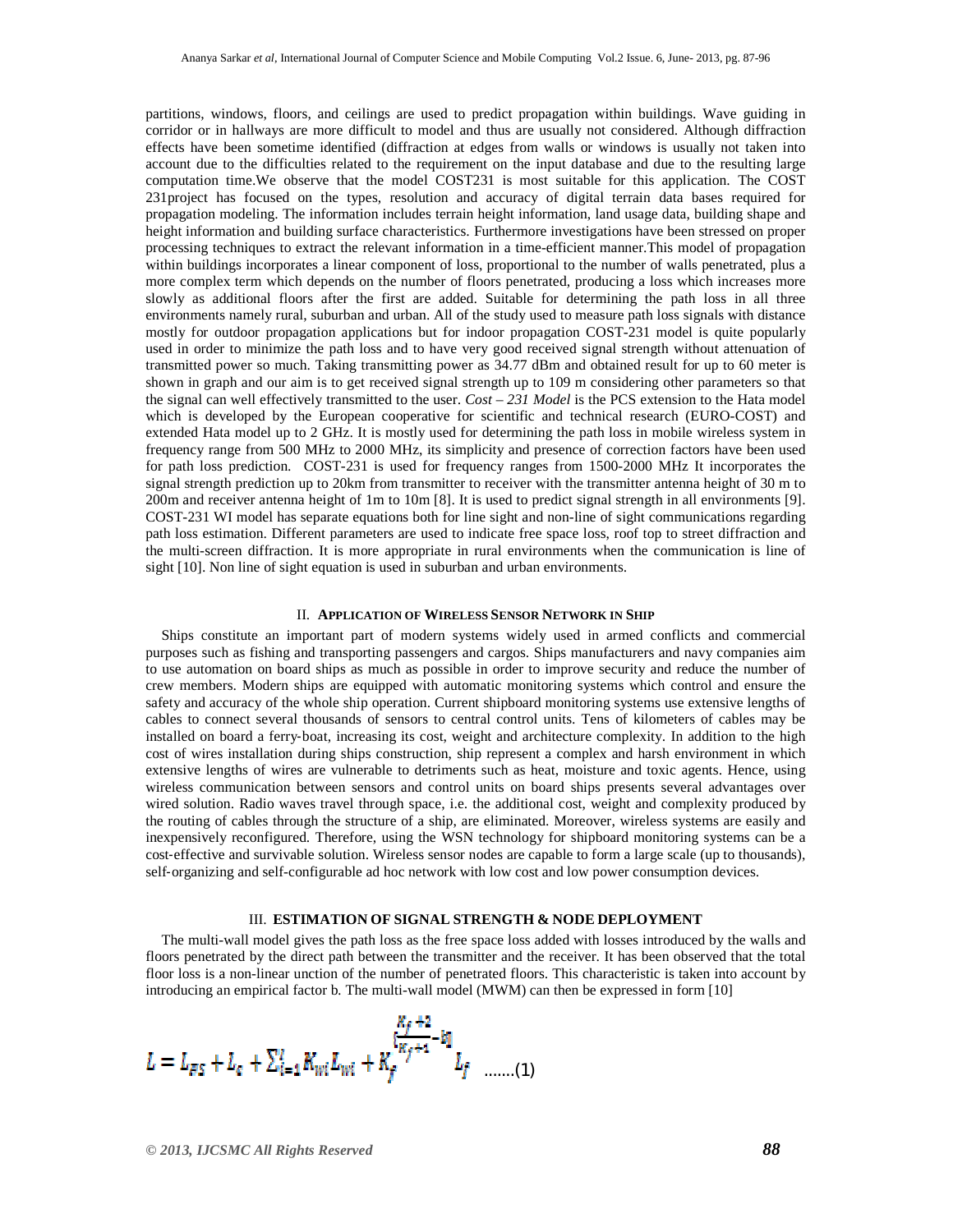

Where

 $L_{FS}$  Free space loss between transmitter and receiver,

 $L_{\text{c}}$  Constant loss

 $K_{\text{wi}}$  Number of penetrated walls of type *i*,

 $K_f$  = number of penetrated floors, here I considered as 8 (in ship maximum floor is 8 no's)

 $I =$  number of wall types, here I considered as  $2(a\sin \sinh \theta)$  have found maximum two different types of wall made of different types material)

 $L_{\text{wi}} =$  loss of wall type *i* Here  $L_{wi}$  is  $L_{w1}$  and  $L_{w2}$  because i=2.  $L_f$  = loss between adjacent floors,  $b =$  empirical parameter

The constant loss in equation no [1] is a term which results when wall losses are determined from measurement results by using the multiple linear regression. Normally it is close to zero. The third term in equation [1] expresses the total wall loss as a sum of the walls between transmitter and receiver. For practical reasons the number of different wall types must be kept low. Otherwise, the difference between the wall types is small and their significance in the model becomes unclear.

It is important to notice that the loss factors in equation [1] are not physical wall losses but model coefficients which are optimized along with the measured path loss data. Consequently, the loss factors implicitly include the effect of furniture as well as the effect of signal paths guided through corridors.

The multi-wall model coefficients have been optimized for the measurement category "dense". However, it can also be used in the other environments where the number of walls is small and multi-wall model yields results close to free space values.

Here in our research we considered the different values as follows:-

 $L_{\text{ref}}$  = 3.4dB  $L_{\text{W2}=6.9\text{dB}}$ Lf**=** 18.3dB  $b = .46$ F= 2.45 GHz  $d=1$  m is the minimum length of ship and  $d=109$  m is the maximum length of the ship

Path loss is estimated for the distance 1m to 109m and for estimating the path loss the above parameters are considered. Path loss estimated in fig1 as  $L_c$  is considered 0 and in fig2 as  $L_c$  is considered 5db. It can be seen from the figures that the path loss increases with increasing the distance as expected. It can be also seen from the figures that the path loss is almost same for the two different values of  $L_c$ .



Fig 1 Path loss estimation for ship of length 109m considering  $L_c$ =0dB.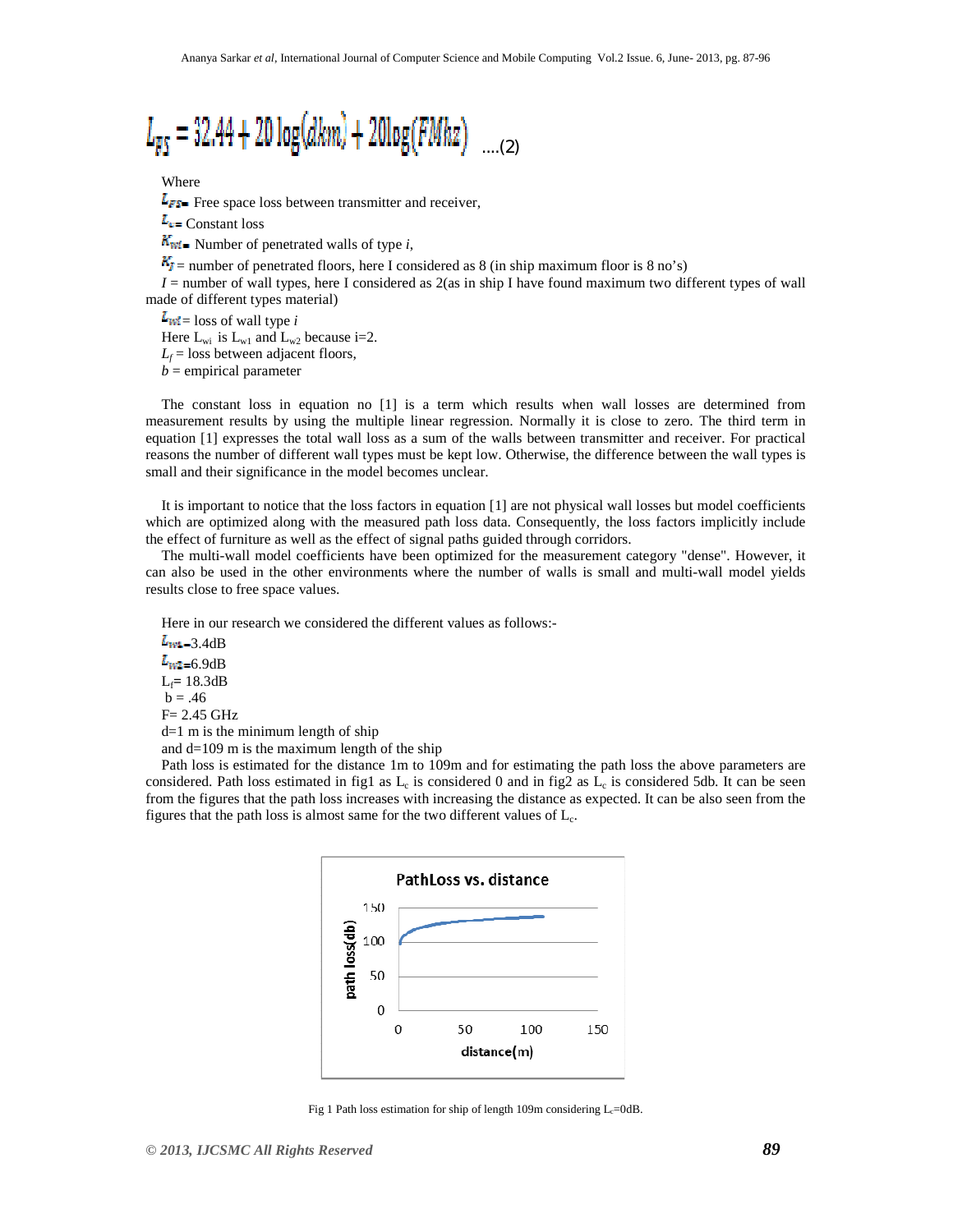

Fig 2 Path loss estimation for ship of length 109m considering Lc=5dB.

The result of received signal strength vs. distance plot deploying random nodes is as shown in the graph. In practice, received signal strength is defined as a voltage measured by a receiver's received signal strength indicator (RSSI) circuit. Often, received signal strength is equivalently reported as a measured power. Wireless sensor nodes communicate with their neighbouring sensors, so the received signal strength of the transmitted signals can be measured by each receiver during common communication without presenting additional bandwidth or energy requirements. Received signal strength measurements are relatively inexpensive and simple to implement. Received signal strength based localization technique is attractive for a wide variety of applications. In this paper we have considered the transmitted power as  $Pt = 34.77$  dBm [11] and calculated results are plotted in fig 11 which is similar to the reference graph [12]. The received signal can be calculated by this equation,

Received signal=Transmitted signal –path loss ……..(3)

It can be seen from fig 3 that the received power decreases with increasing the distance as expected. The estimated signal strength (upper curve in fig 4) is compared with measured signal strength in fig 4 and is found to be in close agreement.



Fig 3 Received power estimation for war ship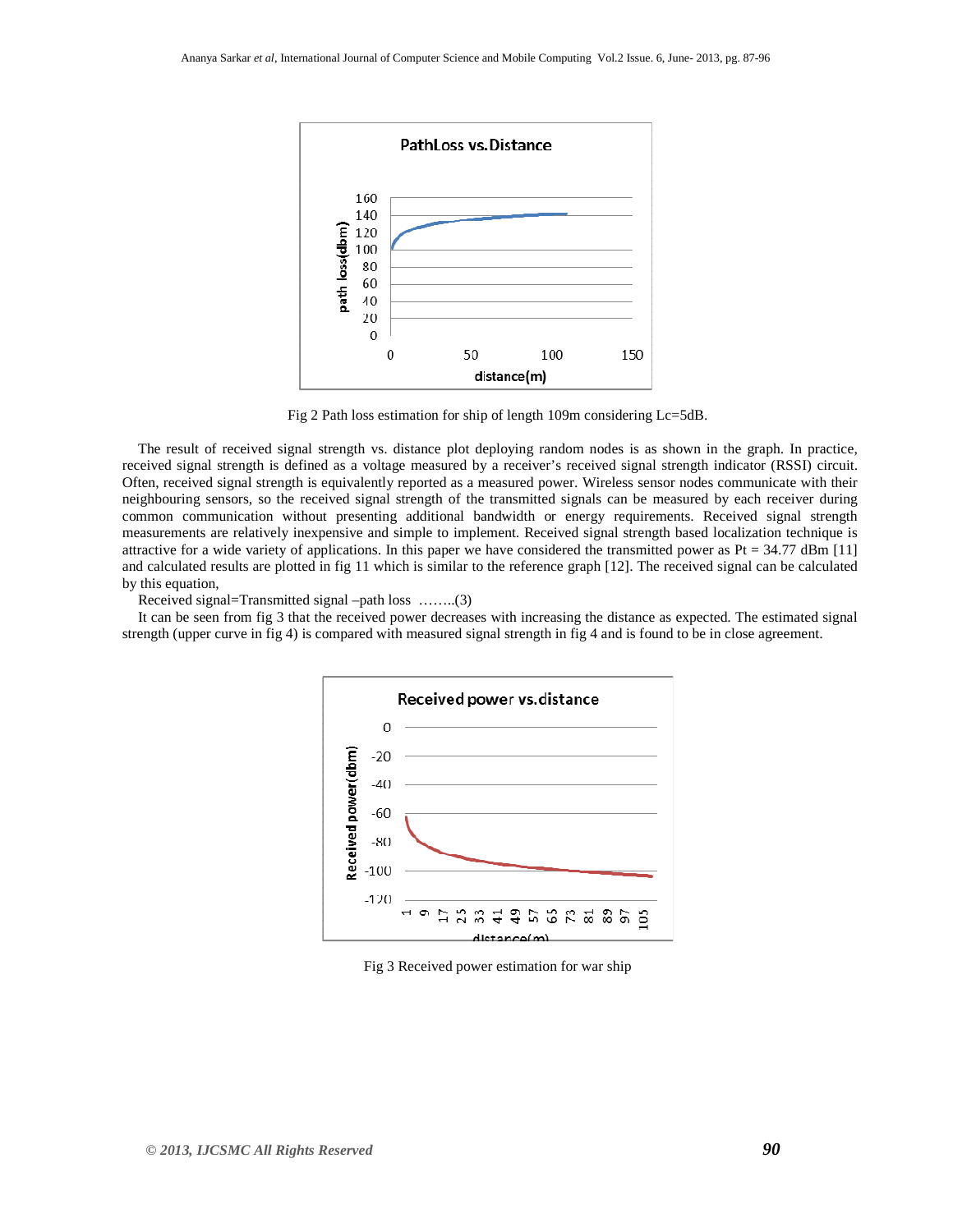

Fig 4 Received power compared with the practical data [13]

Figure 5 shows the length of a standard ship. The length of the ship is 109 meter and the height is 23 meter. From the top floor, the consecutive floor size decreases by 10%.

To deploy surveillance wireless sensor networks, the sensor nodes are either deployed randomly or manually over a given monitored field. In our deployment, we have chosen to deploy the experimental sensor nodes randomly in different floors of the ship as shown in figure 3 to figure 10.

Localization of nodes under different conditions in WSN is challenging for indoor propagation where received signal strength depends on number of parameters and such as type of wall, height of floor, no of floor etc specially for war ship application. This random node deployment will help in predicting actual signal power in different node locations.



Fig 5 Diagram of ship floor deck wise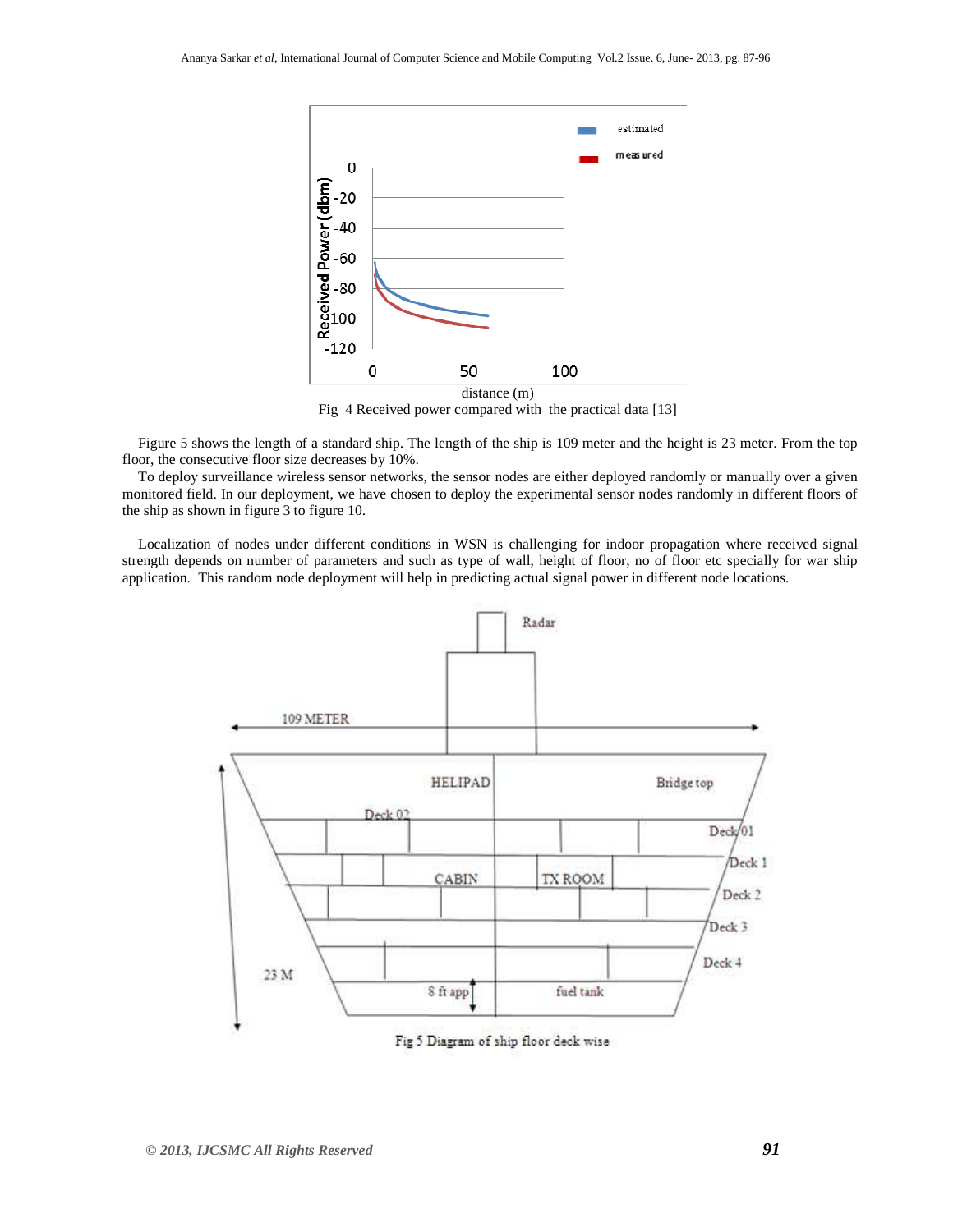



Fig 6 Node deployment in 1st floor of the war ship.



Fig 7 Node deployment in 2nd floor of the war ship.

Fig 8 Node deployment in 3rd floor of the war ship.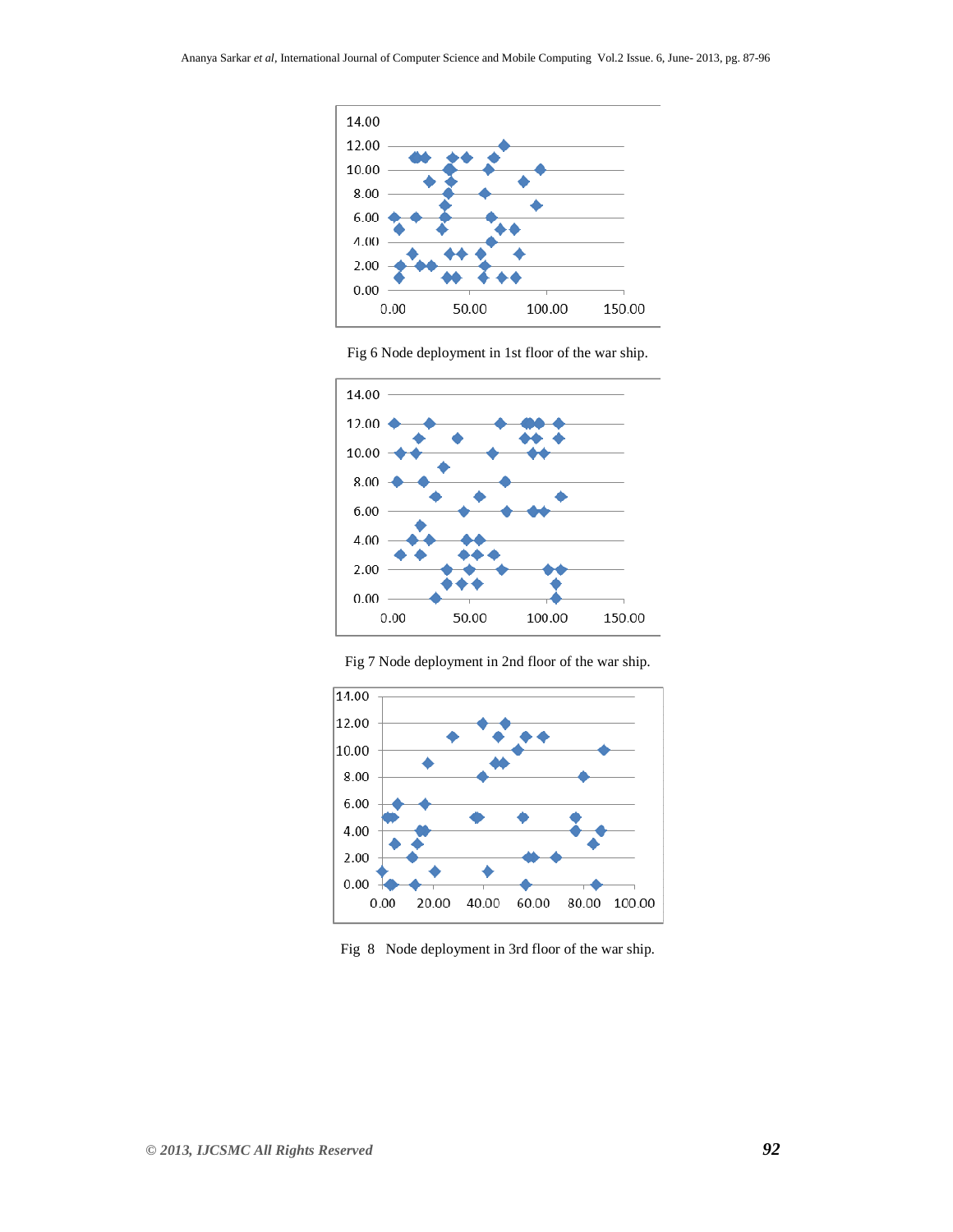





Fig 10 Node deployment in 5th floor of the war ship.



Fig 11 Node deployment in 6th floor of the war ship.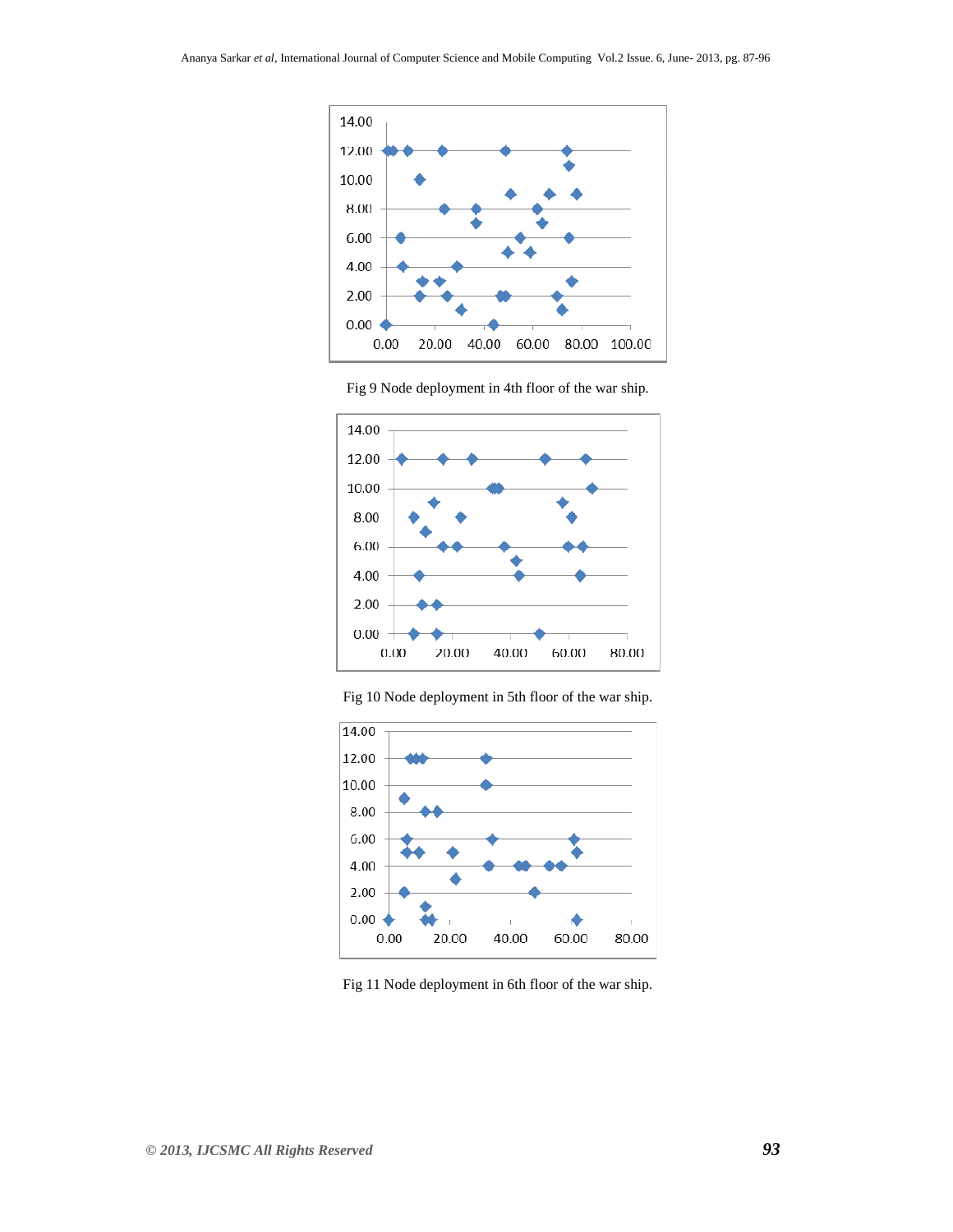





Fig 13 Node deployment in 8th floor of the war ship.

#### IV.CONCLUSION

In this paper, we studied COST 231 indoor propagation path loss model and estimated signal strength for a 109 meter long war ship. Random sensor nodes are then deployed in all the floors of the ship. The multiwall indoor propagation model is the best suitable in ship application. The estimated signal strength is found to be in close agreement with measured data.

#### **REFERENCES**

[1] ECC.,"The analysis of the coexistence of FWA cells in the 3.4-3.8 GHz band" European Conference of Postal and Telecommunication Administration (CEPT), Tech. Rep. 33, 2003.

[2] Tilotma Yadav1, Partha Pratim Bhattacharya2."Performance Comparison of Path Loss Models for Different wirelessCommunication Systems".

[3] P. M. Ghosh, M.A. Hossain, Zainul-Abadin, K.K. Karmakar,"Comparison among different large scale path loss models for high sites in urban, suburban and rural areas,". International Journal of Soft Computing and Engineering (IJSCE), vol. 2(2), 2012.

[4] M.G. Wacek, "The path of the ultimate loss ratio estimate" Casualty Actuarial Society Forum, 2007.

[5] P.K. Sharma and R.K., Singh, "Comparative Analysis of Propagation Path loss models with Field Measured Data". International Journal of Engineering Science and Technology, Vol. 2(6):pp. 2008-2013, 2010.

[6] Yuvraj Singh "Comparison of Okumura, Hata and COST-231 Models on the Basis of Path Loss and Signal Strength", International Journal of Computer Applications (0975 – 8887) Volume 59– No.11, December 2012.

[7] Imranullah Khan,Tan Chon Eng, Shakeel Ahmed Kamboh,,".Performance Analysis of Various Path Loss Models for Wireless Network in Different Environments", International Journal of Engineering and Advanced Technology (IJEAT) ISSN: 2249 – 8958, Volume-2, Issue-1, October 2012.

*© 2013, IJCSMC All Rights Reserved 94*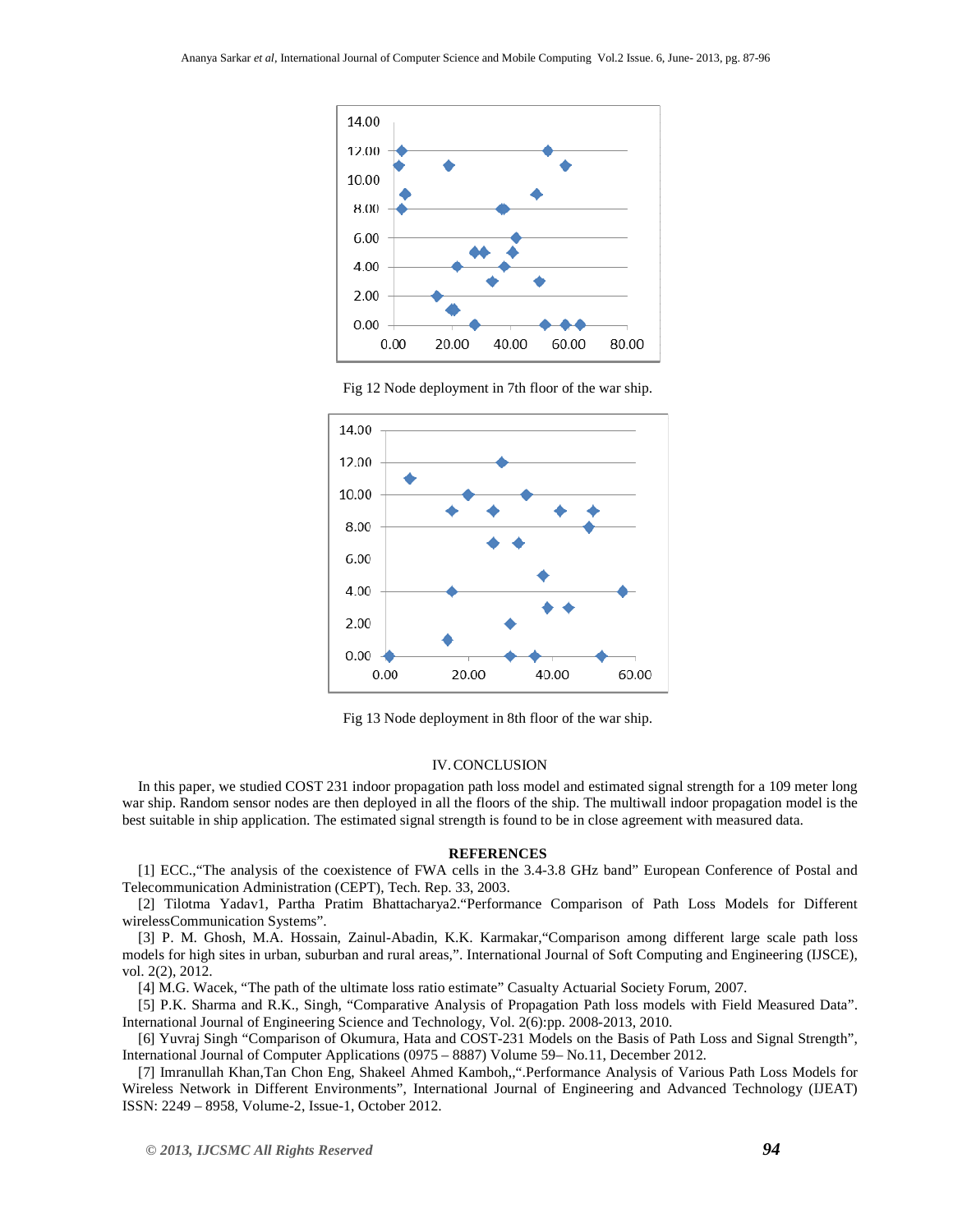[8] R. Mardeni, and T.S. Priya, "Optimized COST 231 Hata models for WiMAX path loss prediction in suburban and open urban environments,". Modern Applied Science, vol. 4(9), 2010.

[9] A. Goldsmith, "Wireless Communication." Cambridge University Press, New York, 2005.

[10]M. Sahajahan, and A.Q. Abdulla,"Analysis of propagation models for WiMAX at 3.5 GHz", Master Thesis Blekinge Institute of Technology, 2009.

[10].Dieter J. Cichon, IBP PIETZSCH GmbH, Germany Thomas Kürner 1, E-Plus Mobilfunk GmbH, Germany "Propagation Prediction Models".

[11]. Guocheng Liu, Nezih Mrad, George Xiao, Zhenzhong Li, and Dayan Ban, "RF-based Power Transmission for Wireless Sensors Nodes ", ,International Workshop SMART MATERIALS, STRUCTURES & NDT in AEROSPACE Conference NDT in Canada 20112 - 4 November 2011, Montreal, Quebec, Canada.

[12] T.S. Rappaport, "Wireless communications: principles and practice." 2nd. Ed, Prentice Hall, New Delhi, 2005.

[13] Patrik MORAVEK, Dan KOMOSNY1, Milan SIMEK1, David GIRBAU2, Antonio LAZARO2, "Energy Analysis of Received Signal Strength localization in Wireless Sensor Networks",RADIOENGINEERING, VOL., NO. 4, DECEMBER 2011.

[14] Yuvraj Singh, "Comparison of Okumura, Hata and COST-231 Models on the Basis of Path Loss and Signal Strength", International Journal of Computer Applications (0975 – 8887) Volume 59– No.11, December 2012.

[15] Ashagrie Getnet Flattie, "Optimizing the Existing Indoor Propagation Prediction Models", 2012 International Conference on Wireless Networks (ICWN 2012)IPCSIT vol. 49 (2012) © (2012) IACSIT Press, Singapore DOI: 10.7763/IPCSIT.2012.V49.37.

[16]. Mukesh Kumar, Vijay Kumar, Suchika Malik,"Performance and analysis of propagation models for predicting rss for efficient handoff international journal of advanced scientific and technical research issue2, volume 1 (february 2012) issn: 2249-9954.

[17]. Purnima K. Sharma, R.K.Singh ,Dhawarahat, "Comparative Analysis of Propagation Path loss Models with Field Measured Data"International Journal of Engineering Science and Technology Vol. 2(6), 2010, 2008-2013.

[18] V. Erceg, L.J. Greenstein, S. Tjandra, S.R. Parkoff, A. Gupta, B. Kulic, A. Julius, R. Jastrzab,"An empirically based path loss model for wireless channels in suburban environments". Global Telecommunication Conference, Vol. 2, pp. 922- 927, 1998.

### **Authors**



**Ananya Sarkar** was born in India on April 17, 1978.She received her B. Tech degree in Electronics and Communication Engineering from North Bengal University, India in 2003 and obtained M. Tech degree in VLSI design and Microelectronics Engineering from Jadavpur University, India 2008. She has ten years of experience in teaching and research. At present she has working as an Assistant Professor in the Department of Electronics & Communication Engineering at college of Engineering & Management, Kolaghat, W.B, under West Bengal University of Technology (WBUT). Her present research interest is on Wireless Communication.



**Subhasish Majumdar** was born in India on July 08, 1976. He received his B. Tech degree in Instrumentation and Electronics Engineering from Jadavpur University, Inida in 2000 and obtained M.Tech Degree in Electronics & Tele-Communication Engineering from Jadavpur University, Inida, 2002. He has eight years of experience in teaching and research. He served many reputed educational Institutes in India in various positions starting from Lecturer to Asst. Professor. He worked on Bio-Medical Engineering. At present he is working as an Assistant Manager (Material) at Garden Reach Ship Builders & Engineers, under ministry of Defence, Govt. of India. His present interest is on Wireless Communication.